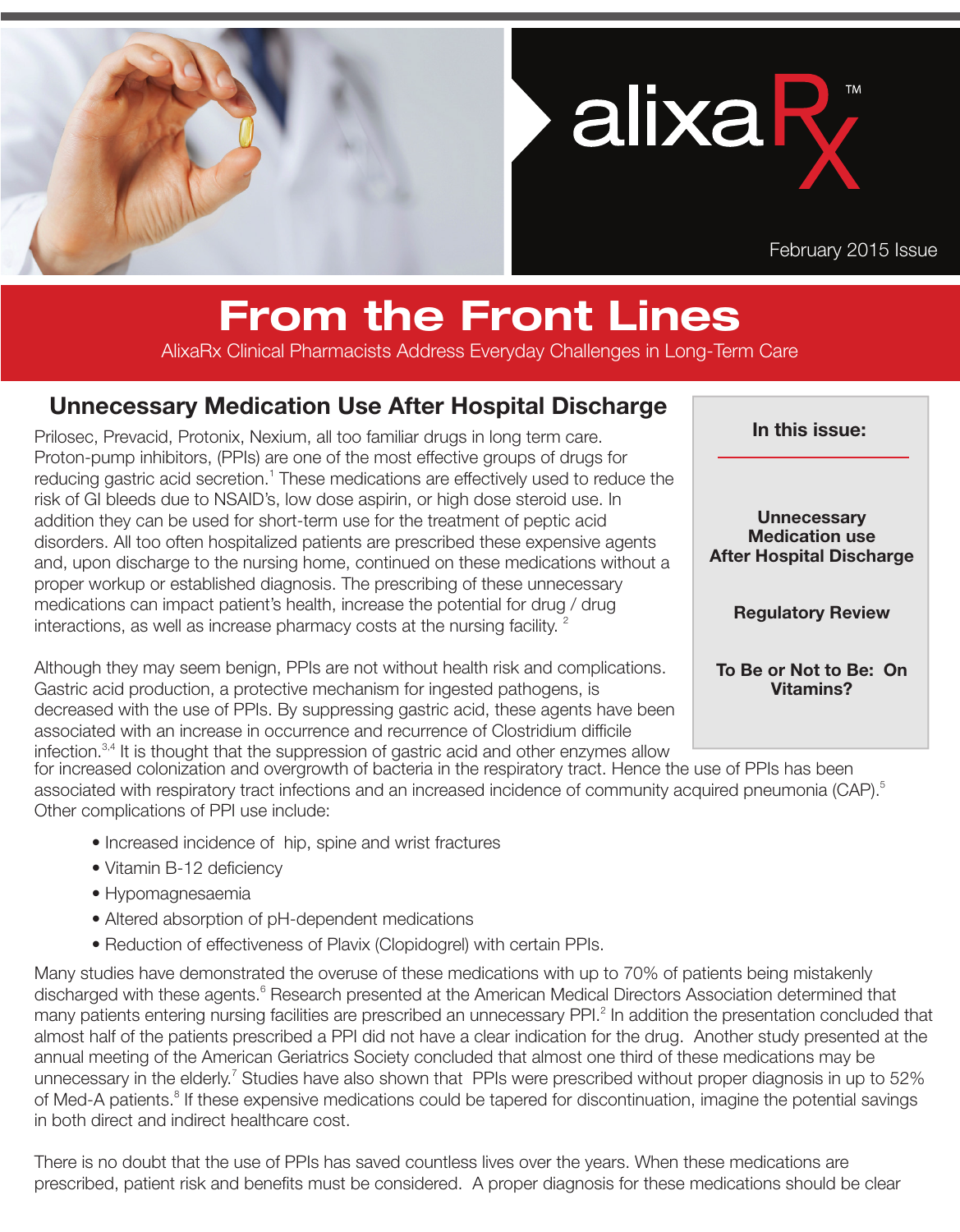

and documented in the chart for all patients admitted to a facility. The continued need for these drugs should be reviewed on a regular basis and unnecessary long-term use of these agents should be avoided when possible. Your consultant Pharmacist is an excellent source for evaluating unnecessary medications including PPIs. Working with your pharmacist can help increase nursing time, reduce pill burden and improve our patients' health.

1. Wolfe MM, Sachs G. Acid suppression: Optimizing therapy for gastrouodenal ulcer healing, gastroesophageal refux encompagate respective on the base related encoince. Castroscopic members and respectively and the informed July 1, 2007. np29. http://www.oncologypractioe.com/fileadmin/content\_pdf/imn/archive\_pdf/vol40iss13/70793\_main.pdf accessed 02/07/15. 8. Patterson, BD, et al. (2013, June 14). Use of Proton Pump Inhibitors with Lack of Di

## Regulatory Review

F-Tags take a holistic approach to medication management with emphasis placed on the importance of the entire care process for each patient. Medication use is just one component of the plan of care. As we review the different F-tags throughout the year, it will be important to understand how each deficiency can be closely related and potentially written in relation to one patient and even one issue with that patient. The first F-tag we will review is F-428 - Medication Regimen Review (MRR)

This regulation is to ensure that each resident is reviewed at least monthly by a licensed pharmacist and that the pharmacist reports any irregularities to the attending physician and the director of nursing and that all recommendations are acted upon.

The intent of the regulation is to ensure that the facility maintains the highest level of care and prevents or minimizes adverse consequences related to medication therapy.

It is important for the interdisciplinary team (IDT) to work together to ensure that the physician and staff have documented objective findings, diagnosis and/or indication associated with each medication to support its use, including residents drug allergies, potential side effects and/or drug interactions. Each medication should be reviewed based upon the resident's current condition, evaluating the dose, frequency, route of administration, duration of therapy along with documented goals of therapy.

Processes must be in place to ensure medication errors are documented appropriately, change of condition and short-stay reviews are requested and reviewed in a timely manner and that clinical rationale is documented when any pharmacy recommendations are denied.

All aspects of medications must be considered including monitoring (e.g. labs, behaviors, AIMS) and medical conditions that may warrant additional therapy.

The pharmacist is expected to review, identify and report concerns regarding the following categories:

- Adequate indications for use
- Safer alternatives have been considered, if necessary
- Ineffective medications due to timing of administration, dosing intervals, sufficiency of dosing, other reasons
- Excessive dosing (including duplicate therapy) or excessive duration
- Presence of adverse drug consequences
- Lack of adequate monitoring
- Presence of medication errors or the risk for such errors
- Presence of a clinical condition that may require initiation of medication therapy
- Presence of a drug interaction

Suggestions for compliance:

The facility must act upon a report of clinically significant risks or existing adverse consequences or other irregularities,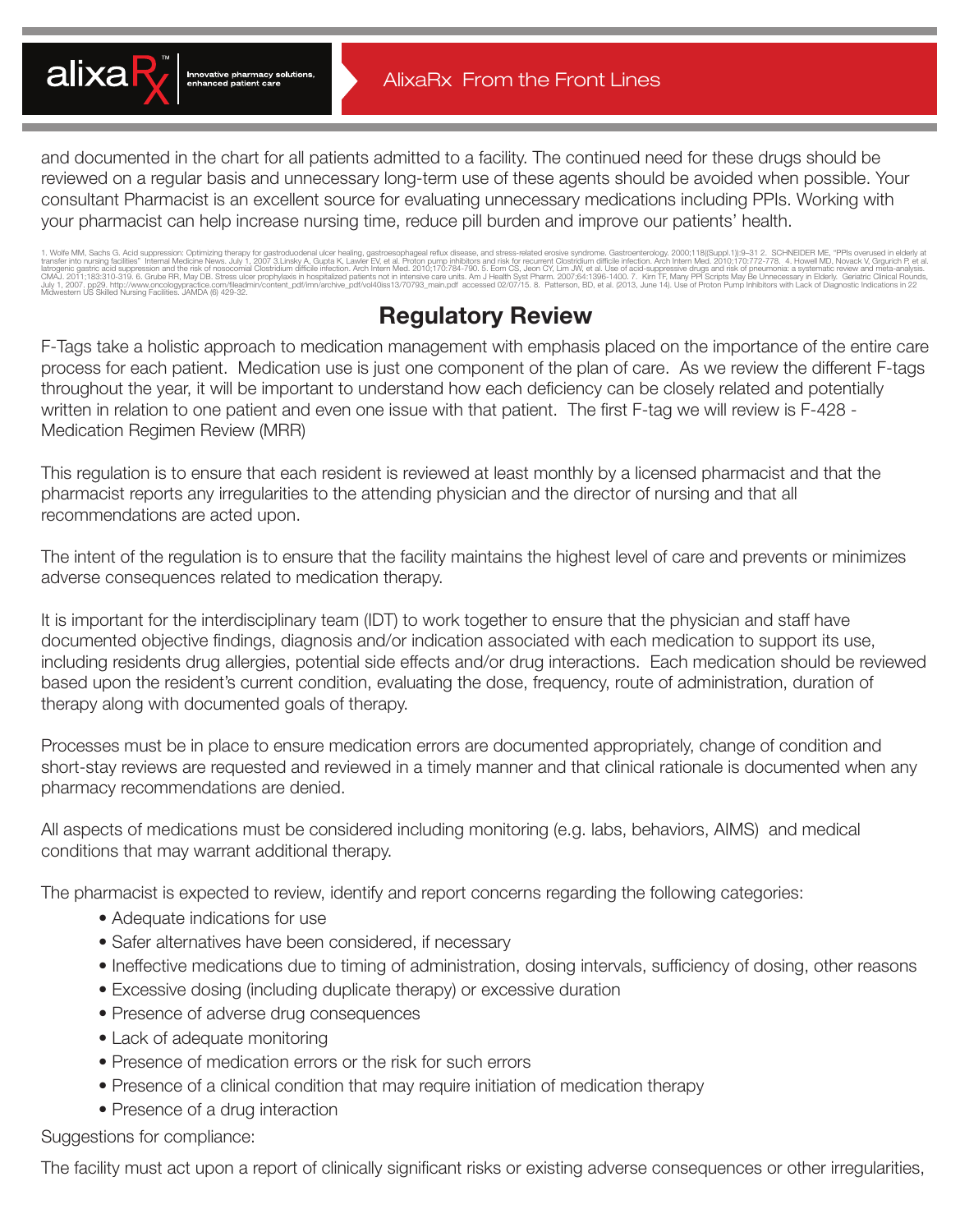

ensuring that the clinical pharmacist's recommendations are being effectively communicated to all prescribers 100% of the time, AND that all prescribers are responding to these recommendations. Additionally, if the prescriber rejects the recommendation, the facility shall ensure that the prescriber has documented the clinical rationale as to why the recommendation was rejected.

The facility must collaborate with the pharmacy to address those issues where there is potential for serious harm and the attending physician does not take action on the report/recommendation(s), so that these instances are reported to the facility's medical director in addition to acting upon nursing recommendations (e.g. increased blood pressure monitoring for a specific resident, etc.).It is also imperative for the facility to have a process in place to have all residents reviewed monthly or more frequently if necessary, i.e. change of condition (COC) or short-stay review.

For more questions and answers related to survey compliance, please contact your AlixaRx Clinical Pharmacist.

## To Be or Not to Be: On Vitamins?

In an editorial in the Journal of the American Medical Association, Dr. John Morley decries the over use of vitamin supplements in this country. First of all, 53 percent of people in the United States take vitamin supplements, with 39 percent using multivitamins. Data is overwhelming that a healthy diet rich in fruits and vegetables is associated with increased longevity and improved quality of life. However, this does not translate into the concept that taking vitamin supplements confers the same benefits as eating healthy foods. In fact, some supplements have been shown to actually cause harm.

In a study of 56 clinical trials, there was strong evidence that antioxidants such as Vitamin E and beta-carotene increased mortality. This also was true for higher doses of vitamin A. Much has been written about the damaging effects of free radicals and that antioxidants can improve health by reducing free radicals. In reality, free radicals are essential for survival. They are part of the body's defense against infection and cancer, and free radicals such as nitric oxide increase blood flow and improve activity in the nervous system.

Vitamin E has been promoted to slow functional decline in patients with early Alzheimer's disease. However, the change was miniscule and vitamin E had no effect when given with memantine, a drug commonly given to Alzheimer's patients. Another study of vitamin E in patients with mild cognitive impairment failed to show any effect.

Conversely, foods such as broccoli have been shown to reduce cancer risk, and olive oil and resveratrol, which can be found in red wine, have considerable data to support a reduction in first heart attack, mortality and risk for developing Alzheimer's disease.

While most Americans would benefit by depending less on supplements and more on healthy diets, there are some beneficial supplements for certain persons. Vitamin B12 deficiency can be caused by pernicious anemia, bacterial overgrowth, and the use of drugs such as omeprazole that significantly reduce stomach acid. Vitamin B12 deficiency is a common, reversible cause of dementia and should be replaced when tests show low levels. Vitamin D deficiency is common in older adults with exposure to direct sunlight less than 30 minutes daily – think northern Ohio in winter. If needed, supplementation with 1000 units of Vitamin D daily may reduce mortality and the risk of falls. Also, supplementation with calcium and vitamin D may help to reduce the risk of hip fracture in patients with low bone density, including those with osteopenia and osteoporosis.

Finally, older adults who are frail and/or malnourished have increased risk of delirium and cognitive impairment. Adding food in the form of juice-based drinks would appear to be a better choice than vitamin supplementation as

liquid caloric supplements given between meals actually may increase food intake during meals.